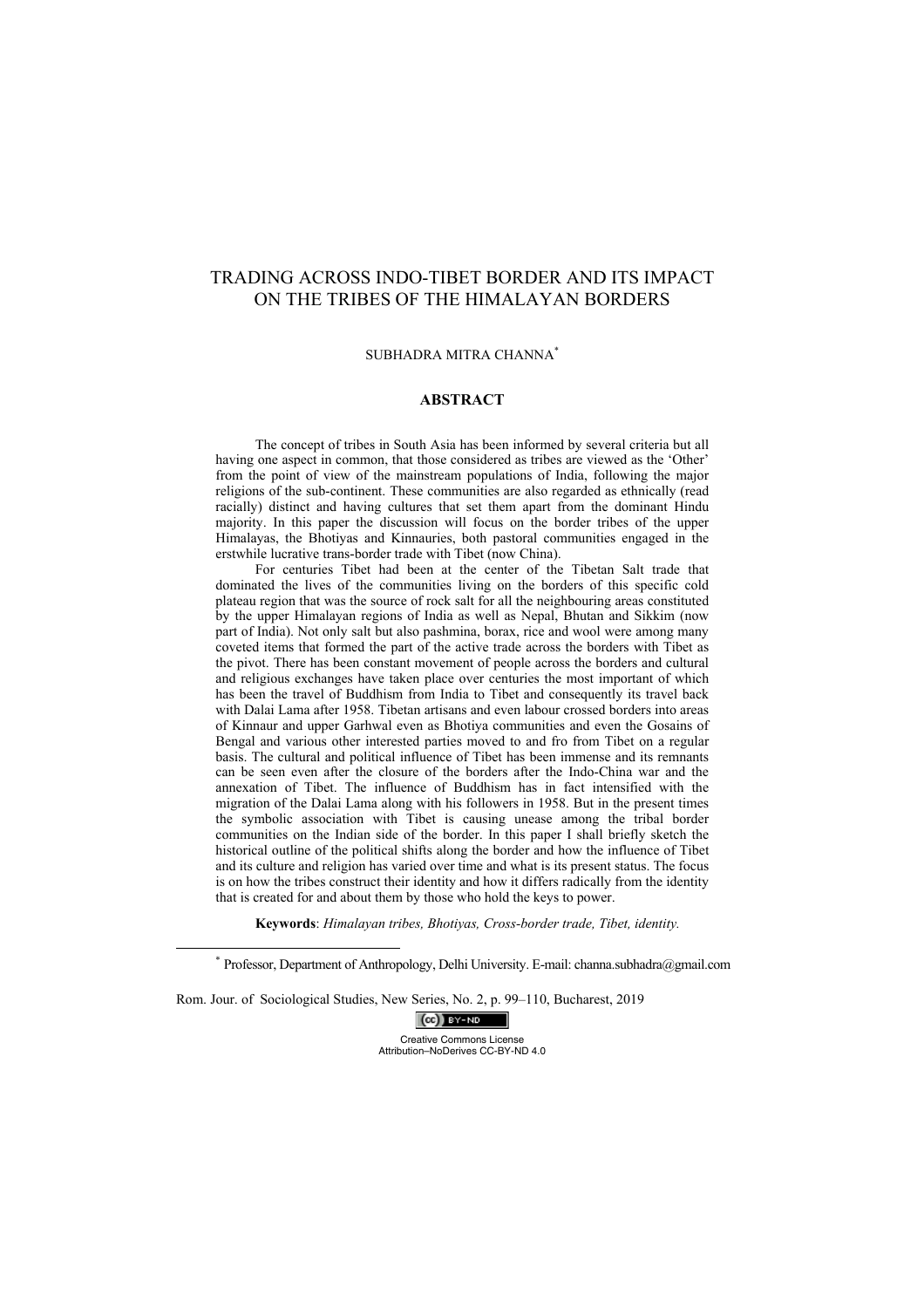# **INTRODUCTION**

The government of India has a Schedule or list of people who are considered as tribes and consequently referred to as Scheduled Tribes (ST) to be considered for various policies of positive discrimination and welfare programs. The rationale for these policies is rooted in the Indian Constitution's commitment to social justice and development for sections of the Indian society considered as suffering from historical marginalization and therefore backward. The term primitive, with its pejorative connotation, was used for some of them till recent times. There is a general cognitive perception by both rural and urban people, that the tribes are backward, 'not civilized' and qualitatively situated on a lower rung of development than the non-tribals. Using this lens, the people known as Bhotiyas and also the Kinnauries of the upper regions of the Central Himalayas, belonging to the Indian states of Uttarakhand and Himachal Pradesh, are classified as tribes along with all the pejorative connotations that this term evokes.

The designation of Bhotiyas as a tribe, from the point of view of the officials, being, firstly, based on the fact that they are pastoral communities characterized by movement and not settled like peasant cultivators of the same region. Their gender relationships seem different from conservative Hindu society (the Kinnauries have polyandry) and their sexual norms are viewed as lax. They follow a religion that is viewed as similar to Buddhism (the Bhotiyas are classified as Buddhists in the official records). They are similar in appearance and lifestyle to the Tibetans (read racially different) and are generally considered dirty, not following Hindu norms of purity and pollution and not worshipping mainstream Hindu deities and having food and liquor not permissible in Brahmanical Hinduism.

The data for this paper is based on the field work that I had done among the Bhotias of Uttarkashi known as Jad Bhotiyas and the Kinnauries in the upper ranges of Himachal Pradesh (Channa 2013). My interaction with people from the plains, including the army personnel deployed in these regions, made clear that most of them referred to the Bhotiyas as Tibetan and the Kinnauries too as something akin to Tibetans. Yet the Bhotiyas do not consider their own selves to be anywhere near being Tibetan although they have had sustained interaction with them and many of the older generation speak fluent Tibetan and Chinese. Let us examine how these people came to be associated with Tibet. It is not an accidental association but the result of a long drawn political and trade based drama where the various political and social entities on the borders have been negotiating and renegotiating with each other.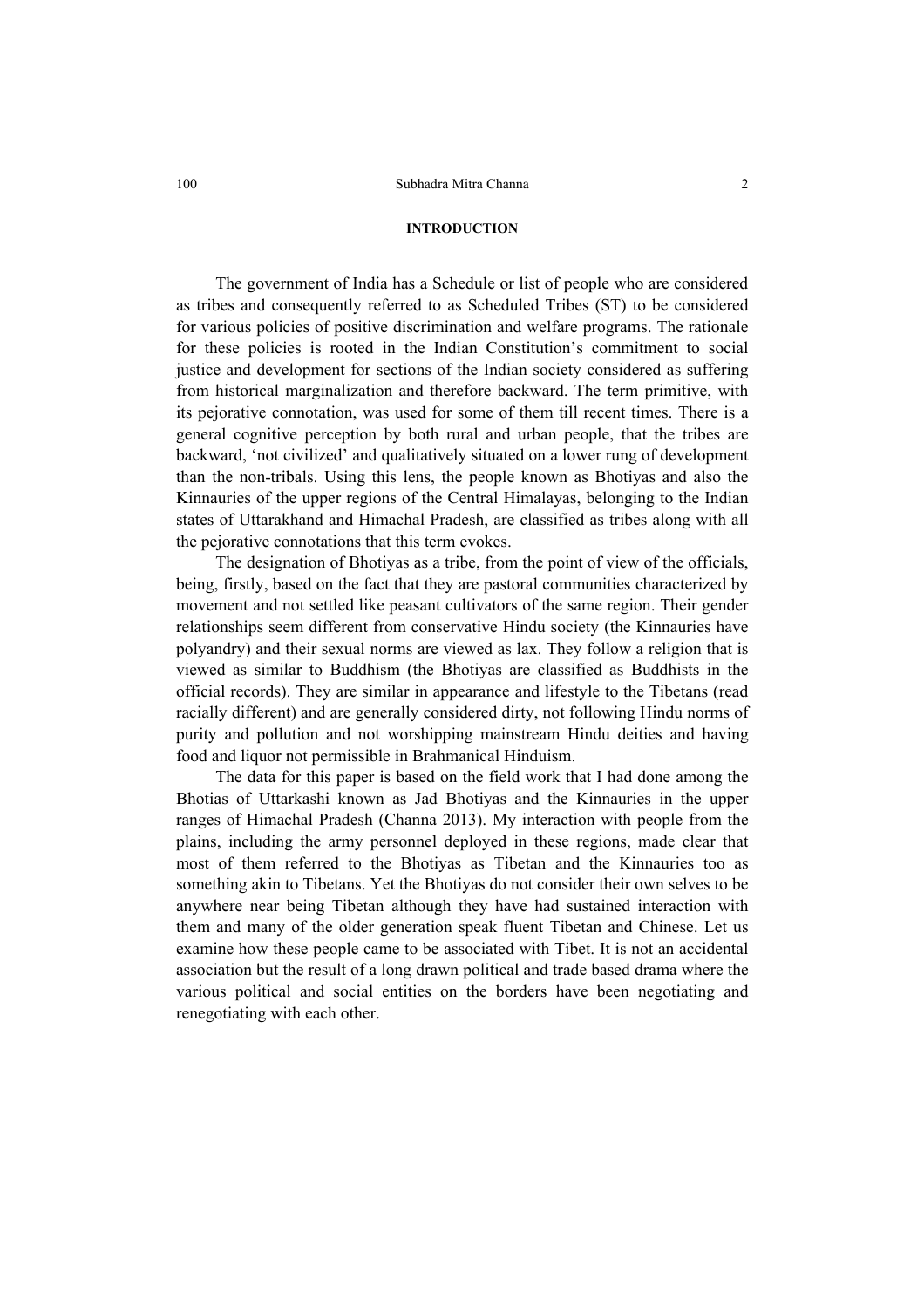## **THE ROLE OF TIBET ON THE HIMALAYAN BORDERS**

Tibet has occupied a key position in the lives of the communities on the Indo-Tibet border in terms of its crucial political, economic and as well as culturally symbolic role in the lives of the tribal communities such as the Bhotiyas and the Kinnauries. Furer-Haimendorf (1978) has used the term Bhotiya as a generic usage for these small enclaves of cross-border trading and pastoral communities that dot the Himalayan borders, not only on the Indian side but also in Nepal and Bhutan. We see a major transformation after the annexation of Tibet by China in 1958 and the closure of the borders with India after the Indo-China war of 1962.

While for centuries the traders and travelers have been moving to and fro, with the changes in the political equation leading to permanent migration of large numbers of Tibetans along with their spiritual lead, H. H. The Dalai Lama, the relationship with Tibet and Tibetans has undergone a major transformation. While the impact of Buddhism has become stronger, there is at present a mixed reaction to the presence of Tibetan refugees settlers known as Khampas, in this region. To understand this changed relationship of the local tribal communities with Tibet and Tibetans, one needs to understand a little of the geo-political and economic backdrop against which population migrations have been taking place in this region.

The Himalayan frontier has been both a unique ecological zone as well as a region whose political identity had changed many faces and is still to be exact, in a state of flux. The snow covered mountains and the treacherous passes had seen the movement of armies and kingdoms being made and unmade (Cammann, 1951). Prior to British entry, interference and conquest, in that sequence, the countries on the borders of the Himalayan high peaks were feudal centers of power, the borders between Tibet, Garhwal (India) and Nepal were porous and guided by notions of nationality rather than statehood. In fact the usual closure that accompanies the creation of nation states was absent between the three regions and there was free movement of population from one part to the other. Time and again like all feudal states there had been attempts to expand territories. The presence of Tibeto – Burman populations on the borders has been attributed to ancient migrations from China, Burma and Tibet although there is no conclusive evidence except for the movement of the Tibetans (Crook 1995, Khosa *et al* 1992). The open border between Tibet and India allowed Buddhism to enter directly into Tibet from India and where it is still flourishing after historical ouster from India. In the present times Buddhism has become cognitively associated with the Tibetans and by extension to all people who are ethnically similar including the Jads. The physical appearance and the linguistic affinity with the Tibetans makes outsiders club them with the Tibetans.During my fieldwork, the army personnel and tourists from the plains often referred to them as Tibetans.

Although the Tibet border was formally closed on the Indian side after Tibet was annexed by China, the Nepal border is still open to citizens of both the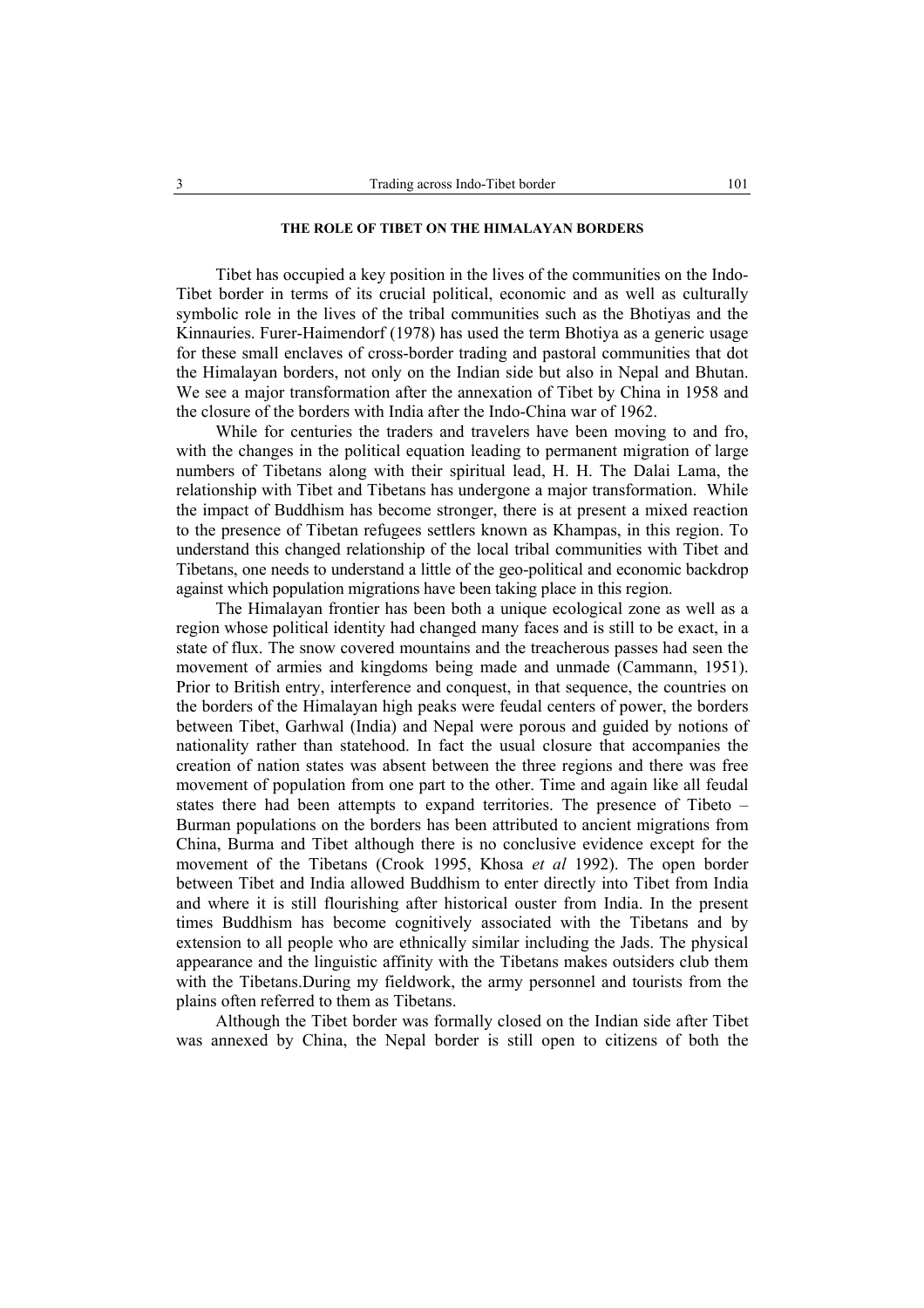countries. Although both have assumed the status of nation-states, no passport or visa is required to cross over from India to Nepal and vice-versa. A very large number of Nepalis live and work in India and generally no one regards them as foreigners. Tibet too is considered as the backyard of India and the large number of refugees who fled with the Dalai Lama have set up their camps in India and blended sufficiently with the local populations to not merit any attention by their presence. The Tibetans however retain their separate ethnic identity a little more than the Nepali. It is a familiar sight in many parts of India to see enterprising Tibetan women setting up stalls for woolens and knit ware and also selling *momos*. There are many settlements of Tibetans in various parts of India but although they have a lively economic relationship with Indians, they keep their ethnic identity separate and distinct.

As described by Gellner (1997: 3–4), the modern state of Nepal was created by Prithvi Narayan Shah in the second half of the eighteenth century, who expanded his kingdom as far as Sikkim in the East and Kangra in the west, after conquering the small principalities (*desa*) that constituted the Kathmandu valley. Under the leadership of Prithvi Narayan Shah, Nepal conquered Kumaon in 1790 and Garhwal in 1804. Later, when the Anglo-Gurkha wars culminated in the treaty of 1815, the East India Company annexed both Kumaon and Garhwal. However while the British retained Kumaon and eastern or Pauri Garhwal (Kumaon division), western or Tehri Garhwal was returned to the traditional ruler. Guha (1989:11) writes with respect to this treaty, "The boundaries of the treaty of 1815 were fixed with a view to controlling the route to Tibet and the passes used for trade. It was the prospect of a commercial intercourse with Tibet, and not considerations for revenue, that induced Lord Hastings to embark on the hill campaign. While Kumaon bordered Nepal in the east, both Northern Almora and British Garhwal had important trade routes to Tibet. Its location, strategic from the viewpoints of both defensive security and trade, played an important part in the evolution of British land policy in Kumaon"<sup>1</sup>.

The Tibetan plateau, situated at an altitude of 11,000–13,000 feet above sea level comprises of rugged stony mountains with little capacity for food production. However this area produces large quantities of salt, which was unavailable in the adjoining areas of Nepal and the upper terrains of India, situated far away from the only other source of salt, namely the sea. Nepal and Indian valleys such as Dehradun produced food grains but had no land for pasturage thus requiring wool and woolen products, which Tibet produced, in large quantities. The Tibetan salt, wool, pashmina and mountain goats, yaks, horses and dogs became the center of a flourishing trade between Nepal, India and Tibet. Traditionally the movements of

 $\frac{1}{1}$ <sup>1</sup> Hastings sent his emissary Bogle to Tibet, where he was formally appointed as a representative of the British on May 13<sup>th</sup>, 1774. A very interesting diary was maintained by him that can be read in the work of Markham (1879), *Narratives of the Mission of George Bogle to Tibet and the Journey of Thomas Manning to Lhasa.*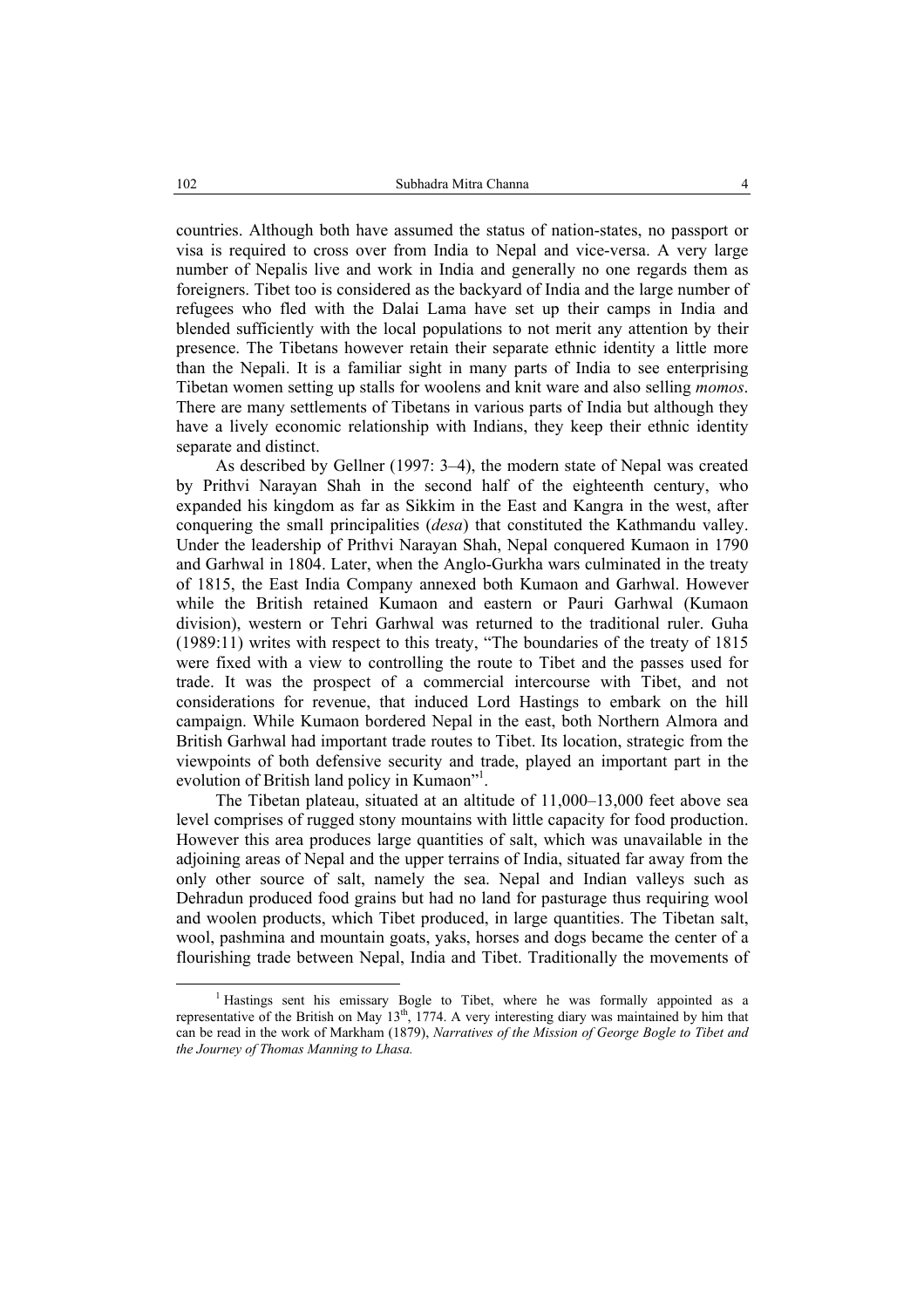goods largely transferred salt from the highlands and rice and food grains from the low lands of the Himalayas, mainly from the temperate hills of Uttaranchal in India and the terrace cultivations of Nepal. Yet salt was not the only item that was coveted and shawl wool, known as *pashm* played a key role and also Borax. And although the local economy was concentrated on subsistence items with only a few luxury items like silver and precious stones thrown in, the outside interest, namely that of the local kings and the colonial traders, was triggered more by the shawl wool and Borax.

In the nineteenth century, the Europeans entered this territory and even the Sikhs and the Dogras, combined fought a war (1841-1882), for the sake of shawl wool. The local communities including the Bhotiyas were not much interested in wool as they produced their own and the barter trade with the Tibetans was guided by social and cultural norms invested in the institution of *Mitra*, by which age old trade partnerships based on clan membership, existed between the Bhotyias and the Tibetans. The partners in the *Mitra* relationship would come and stay in each other's house and were treated as family members. In the Jad village where I worked, people would often show me beautiful handcrafted items in silver and wood that had been made by their *Mitra* partners.

In fact all attempts by outsiders, including Hindu traders on the Indian side and the Sikhs and the British failed, as they could not break the *Mitra* ties into a practice of free trade successfully. In fact as Brown (1990) concedes, the British would have fostered the Bhotiya identity to facilitate trade that in the early days was largely based on Borax and shawl wool, commercial items that introduced Tibet to the international market. The fluency of the Bhotiyas in the Tibetan language and their close cultural ties with Tibet even now confuses people, who identify them as Tibetans, but this as we shall see presently is not true and they have always maintained a social and conceptual distance from the Tibetans regarding them only as trade partners.<sup>2</sup>

Atkinson (1980 reprint) in his Himalayan Gazeteer writes that the native name Bod of Tibet was corrupted by the people of India into Bhot and the name Bhotiya was given to the tribes between the two countries. Most of these people are pastoral groups trading across the Indo-Tibet border. The term has several associations and at least one of them is situated in their local history that derives mainly from their Tibetan affinity, real or presumed. Because of this Tibetan affinity there is also an assumption that they are Buddhists thereby making it a kind of ethnic identity? A number of scholars have commented on this Tibetan connection citing various reasons. Naithani (1986: 180) mentions the main cause of the inter-relationship with Tibet being the Kailasa-Manasa pilgrimage for which the route was through the two main mountain passes, Niti and Mana, both being

 <sup>2</sup> <sup>2</sup> A field work conducted in Kinnaur, nearby, where too the cross border trade was carried on with Tibetans, showed a similar attitude where the people on Indian side of the border regarded the Tibetans as 'inferior' or certainly not 'like us'.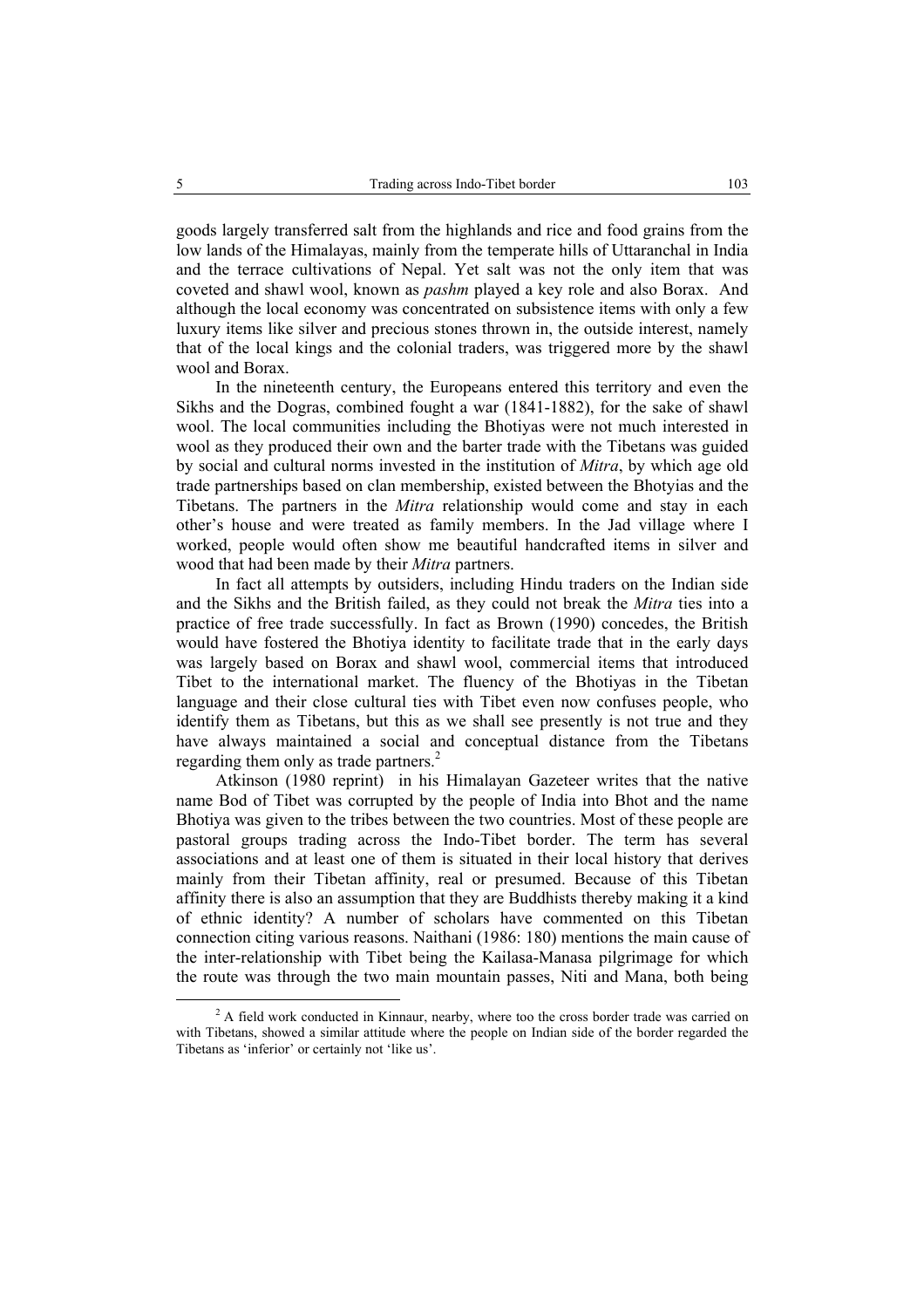home to the Bhotiyas. The Bhotiyas also provided transport and served as guides to the pilgrims coming from Tibet via the Garhwal route to Kailasa.

Another link between Tibet and India was considered to be Buddhism. Buddhism made an entry into Tibet from the high mountain passes and also through Ladakh. Historian Khosa (1992) is of the opinion that the area of Kinnaur, which is inhabited by Bhotiyas with close kinship to the Jads, was connected with Tibet by events which took place in the seventh century A.D. although the proper Tibetanization of Kinnaur and other regions such as Ladakh, Zanskar, Lahaul-Spiti was not achieved until the ninth or tenth centuries. In the beginning of the tenth century, Kinnaur and the upper ridges of Tehri-Garhwal were annexed into Western Tibetan Empire. Thus the entire western fringe of the Himalayas was bound together by the bond of Buddhism. Even today the Jads of Uttarkashi consider the Kinnauries to be closer to them than the Bhotiya's of Kumaoun region. Also as pointed out by Camman (1951: 7) the links between Tibetan Buddhism and India was very close, "the alphabet invented for transcribing the Buddhist scriptures into Tibetan was based on an Indian script, although the Tibetan language is like Chinese".

According to Jha (1986) the consolidation of Indo–Tibet scholarly collaboration began with the travel of Acharya Padmasambha to Tibet in the ninth century. However the Buddhism that is found among the Bhotiyas and the rural populations on both sides of the Indo-Tibet and Indo-Nepal border is more of a mixture of ancient tribal beliefs mixed with Hinduism and Buddhism than any pure form of any religion.The religion associated with the Bhotiyas and other tribal populations of the higher Himalayas is "Bon"-a pre-Buddhist ancient religious belief. Ramble (1997: 381) quotes Stein (1972:31) to say that 'Bon' is believed to have come from Zhang-zhung, which was annexed to Tibet in the seventh century. The word Bon itself may be cognatic with Bod, meaning Tibet". Further " 'Bon', as it is used here, has little to do with the Lamaist religion of that name -is in, effect, a residual term to denote whatever is left when everything that is demonstrably Buddhist has been subtracted".

In fact as my data on the Jads indicates the second part of what Ramble has to say regarding the Bhotiyas or the Tibetonid groups of Nepal is applicable. Thus Ramble (ibid: 398) says " … the unity provided by Buddhism … was opposed by a close attachment to a limited territory that found expression in cults of local gods. I believe that it is in terms of the cult gods of place that the identity of Nepal's Tibetanid enclaves in modern times is clearly understood. The people of these regions are certainly Buddhist, at least in name, but the influence of these religions has generally not been strong enough that it could shift people's primary allegiance way from an identity determined by locality to one based on more abstract religious ideals".

The most interesting point mentioned by Brown (1990) is the fact that the Bhotiyas at least on the Indian side were not Buddhists but Hindus and claimed a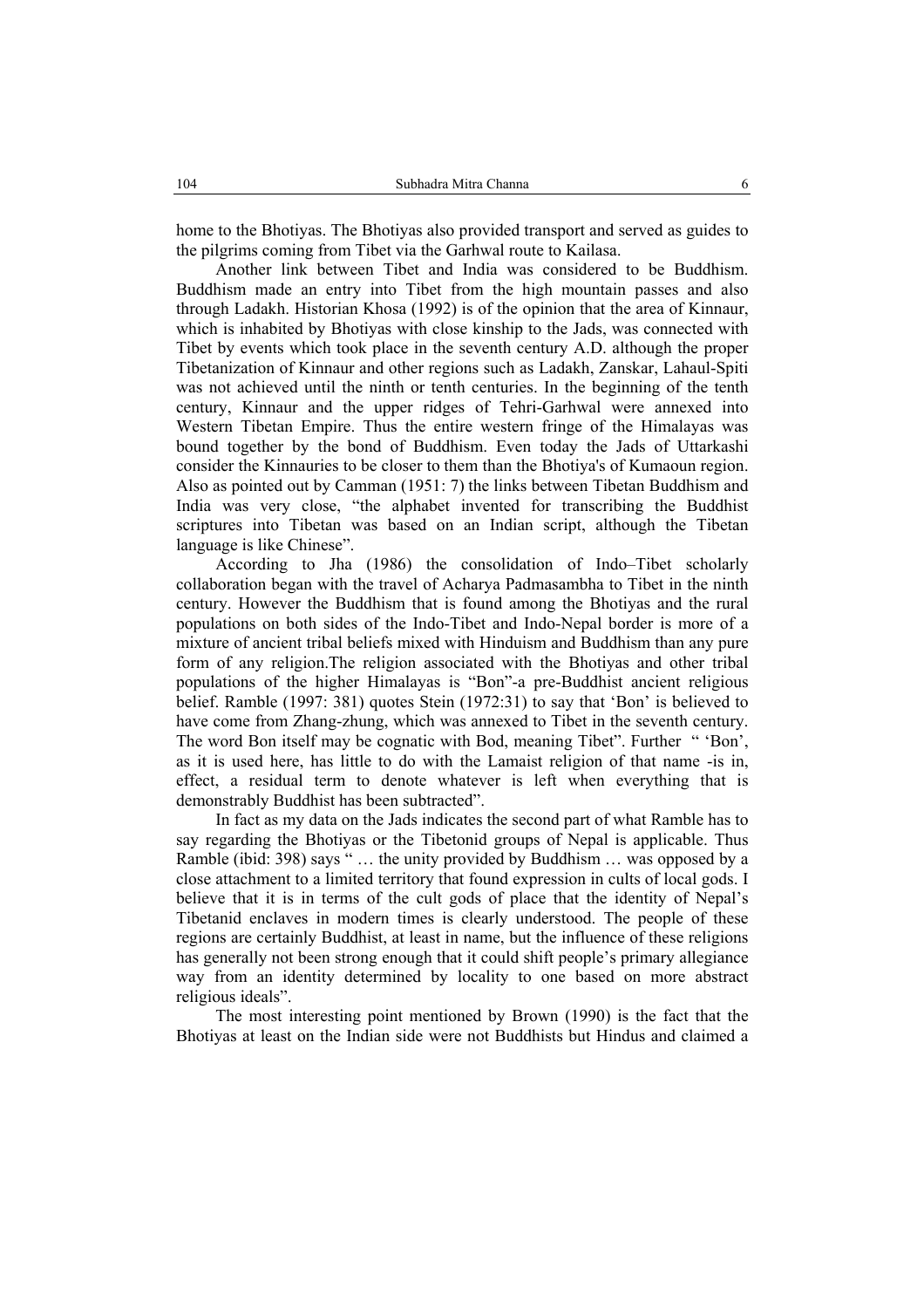Rajput status. This self – proclaimed status was not recognized by the surrounding Hindu population who assumed that the Bhotiyas are more closely connected by descent or kinship with the Tibetans. Also because of reasons of trade and their *Mitra* system, they were sharing food with the Tibetans, who, not being Hindus, were considered 'untouchable' by the upper caste Rajput and Brahmin Garhwalis. Thus Brown quotes from Traill (1851) to say "In spite of their claim to Rajput status and internal rules of food sharing and endogamy, the surrounding Hindu population still regarded the 'Bhotiyas' as of lower status because of such habits" (Brown 1990: 164). The Bhotiyas were stigmatized because they shared food and had *Mitra*  $(trade\ partership)$  relations with the Tibetans<sup>3</sup>. The Hindus suspected that they also ate beef and did not follow the purity pollution norms of the caste Hindus.

However this claim to Hindu and a Rajput status is not universal for all Bhotiyas but limited only to the Uttaranchal and Himachal parts of the Himalayan region may be because of its location within a dominant Hindu environment surrounded by Hindu sacred sites. One does not find such claims to Hindu identity being made by the Bhotiyas of North-East, Sikkim and Nepal. At the same time the Bhotiyas who do claim upper caste Hindu identity, do not perceive it as being at variance with their tribal identity of which also they are proud. This only indicates that communities in different part of India and especially tribal India have quite different worldview from the dominant majority. These observations also raise important questions regarding the tribe/caste identities about which there has been much discourse among Indian scholars. Thus the identities in this region have always had a fluid character, based not on just cultural/ethnic allegiance but informed by the pragmatic reasons of trade, livelihood and ecology. These relationships also changed in response to the dynamic political relationships between the various nations which share the Himalayan frontiers.

#### **THE TRANSFORMING POLITICAL AND ECONOMIC SCENARIO**

During the colonial period Garhwal saw both kinds of state rule, a formal secular one by the British, in the Kumaon division and the traditional one based upon sacred kingship of the ruler of Tehri. As is well known the rajah of Tehri even as of today is referred to as Bolanda Badri, or the Badri who speaks; thereby designating him as the living embodiment of the deity Badrinath, whose shrine is

 $\frac{3}{3}$  $3$  Details of such trade and their political implications can be found in Charles W Brown 1983 "Salt, Barley, Pashmina and Tincal- Contexts of being Bhotiya in Traiil's Kumaon" In *The Himalaya: Nature, Man and Culture*, O.P Singh (ed). New Delhi: Rajesh Publications. And BROWN, C.W., 1994. "What we call 'Bhotiyas' are in reality not Bhotiyas". In M. P. Joshi *et al* eds. *Himalaya: Past and Present*, Vol. II, Almora: Shree Almora Book Depot, pp. 147–172. And also Schuyler Cammen 1951 *Trade through the Himalayas: The Early British attempts to open Tibet*, Princeton, New Jersey, Princeton University Press.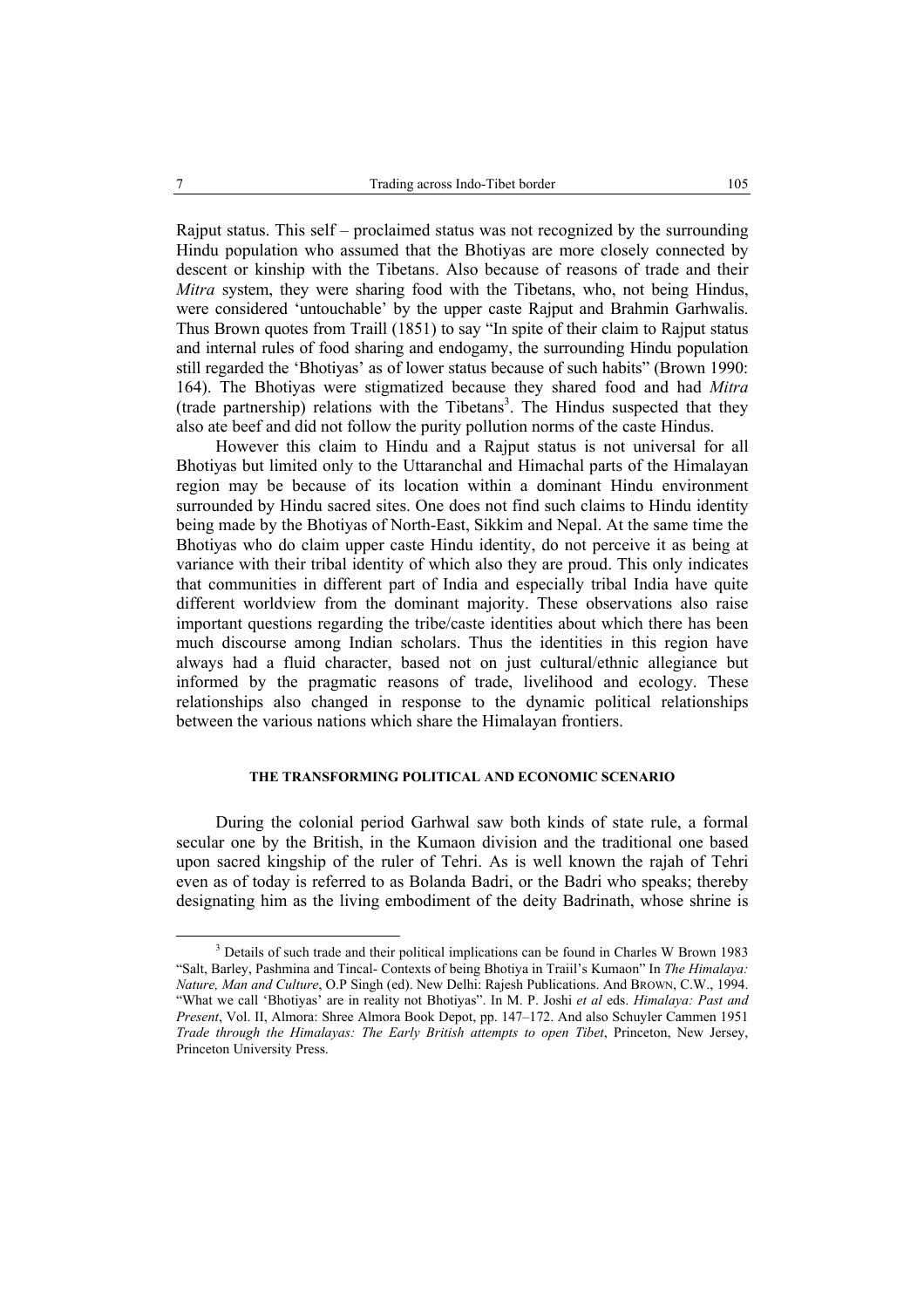located in Uttaranchal. The Jads, as a pastoral community owe their most critical resource, namely access to grazing grounds to the rajah of Tehri. Even today he is the only authority they recognize and the concept of the nation state, embodied in the government being run from New Delhi, is still very far for most of them who yet do not comprehend what it really means. To them they owe their livelihood to the rajah, who is still regarded more or less as a god in this part of the world.

Although after 1947, all erstwhile princely states were annexed into the Indian republic, the impact of this transition became visible to the Jads only after the war with China in 1962, when the border was closed for trade and the army moved in. Major transformations took place in the lives of the Bhotiyas and they were pushed more and more towards the Hindu mainstream as roads and communication with the Indian mainland improved. More and more people from the plains began to move up into the hills mostly as pilgrims and tourists. There was a major presence of the army that built roads and improved communication in this region. There is also a contingent of the Indo-Tibet border police. Some of the Jads too became kind of refugees in their own villages and two of their primary villages, Neilang and Jadung, on the Indo-Tibet border was relocated in a single village near Harsil, called Bhagori. Even today the villagers distinguish between the original inhabitants and those whom they call the Chongsa Rongpas, Chongsa designated an uprooted person and Rongpa is the name that they use for themselves.

In the absence of their trade with Tibet, the Bhotiyas diversified into more intensive trade with in-land people. The state began to take an active interest in them as frontier people who needed to be integrated more into the mainstream for safeguarding the national identity. Ever since the conception of the Indian nation state, it has been facing trouble at its borders with people who suddenly woke up to find that they were part of a state with which they had little cognitive assimilation. With the trouble in Kashmir and the North-eastern tribal states, the Indian central government has become especially sensitive to the demands of the border people, especially those like the Bhotiyas, who have been ethnically, culturally and socially marginal to the imagined national identity. In the late 1990s, the village Bhagori was identified as an Ambedkar village and given special grants. The tiny village of some seven hundred persons has several internal divisions. Apart from the Rongpas or Jads they also have some households of Tibetan refugees known locally as Khampas and some Hindu scheduled castes called Kolis, who are primarily weavers, attached to the sheep herding Bhotiyas in a traditional caste like relationship. The Jads claim the highest status among these groups because of their traditional claim to high caste Rajput status that had become diluted because of the trade with Tibetans. Now-a-days they are trying hard to shed off this association and reclaim their high caste status within the Hindu fold. Paradoxically they never use this upper caste Hindu identity to question their tribal status, that is also accepted as a given and they happily accept the perks that come with this identity.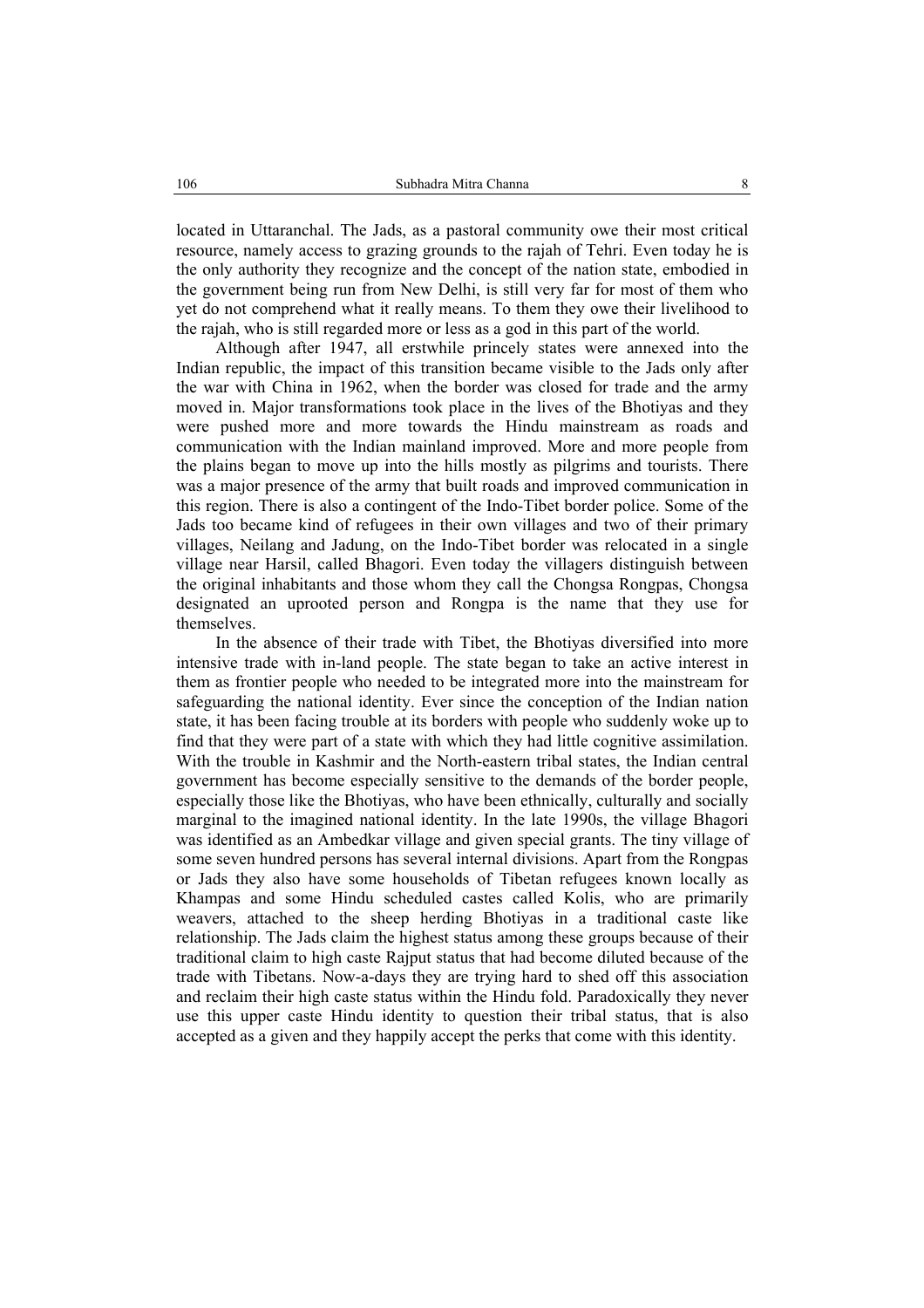## **CONTESTING IDENTITIES**

The outside people, especially the officials and the people coming up from the plains are not cognizant of the self-identity of these people, but continue to believe them to be either Tibetans or like them. But in view of their fresh claim to the high caste Hindu Rajput status, the Bhotiyas are themselves in a denial mode of their earlier Tibetan identity. At the time when they had willingly sacrificed their upper caste Hindu identity to associate with the Tibetans, they were engaged in a lucrative trade with them. They were their friends whose homes they shared and who also came to live with them. Today the only Tibetans around are the Khampas or the Tibetan refugees, who, as refugees in general, hold a lower social position and although the Bhotiyas at level identify with them, at other level they do not want to be *identified with them*. The point of identification is the ritual dimensions of life, in which the Bhotiyas are still guided by the Buddhist lamas, who perform their birth and death rituals as well as protect them from the evil eye and other misfortunes. The Jads celebrate the Buddhist New Year, namely Losar and also pay allegiance to the Buddhist monastery in their village. A number of younger people have actually professed their faith in Buddhism and even become nuns. This is a comparatively new development.

A majority of Jads however now prefer to call themselves Hindus and Rajputs. They have changed their  $Thok<sup>4</sup>$  names, used by them earlier and have begun to use the Garhwali Rajput clan names like Bhandari, Negi, Rawat etc. In their personal appearance they are moving away from the Tibeto-Burman style of dressing and personal names to wearing clothes like urban Indians (jeans, shirts and *salwar kameez*) and even to wearing a *saree* on a special occasion although the way in which they wear these clothes are in their own style and convenience; like they wrap the *dupatta* around their heads and wear a waist band for climbing up and down the hills called as *paagri*. Since the Jads are not a homogenous community they carry the native dresses of the places they come from like Kinnaur, Chamoli, Nit and Mana etc.

But what is universal for all of them is the move away from the Tibetan way of doing things to being more like their Garhwali neighbours. The key symbol of Tibet for them has been replaced by a pan Garhwali identity; consolidated by the emergence of Uttarakhand as a distinct political identity. Interestingly this identity has also led them to dissociate themselves from the neighbouring mountain state of Himachal Pradesh. Today if you ask a Jad woman about the Tibetan women, they look down and say "Of those women have no ritual status. They do not wear *sindoor* or a nose ring like us", they are outsiders, dirty also. Incidentally most Jad women also do not put *sindoor* or wear a nose ring, but they yet use these symbolically to create a barrier between themselves and the Tibetans.

 $\overline{4}$ <sup>4</sup> Thok is equivalent to a descent group on patrilineal lines but not very clearly defined. It has the connotation of blood descent that is more conceptual than actual.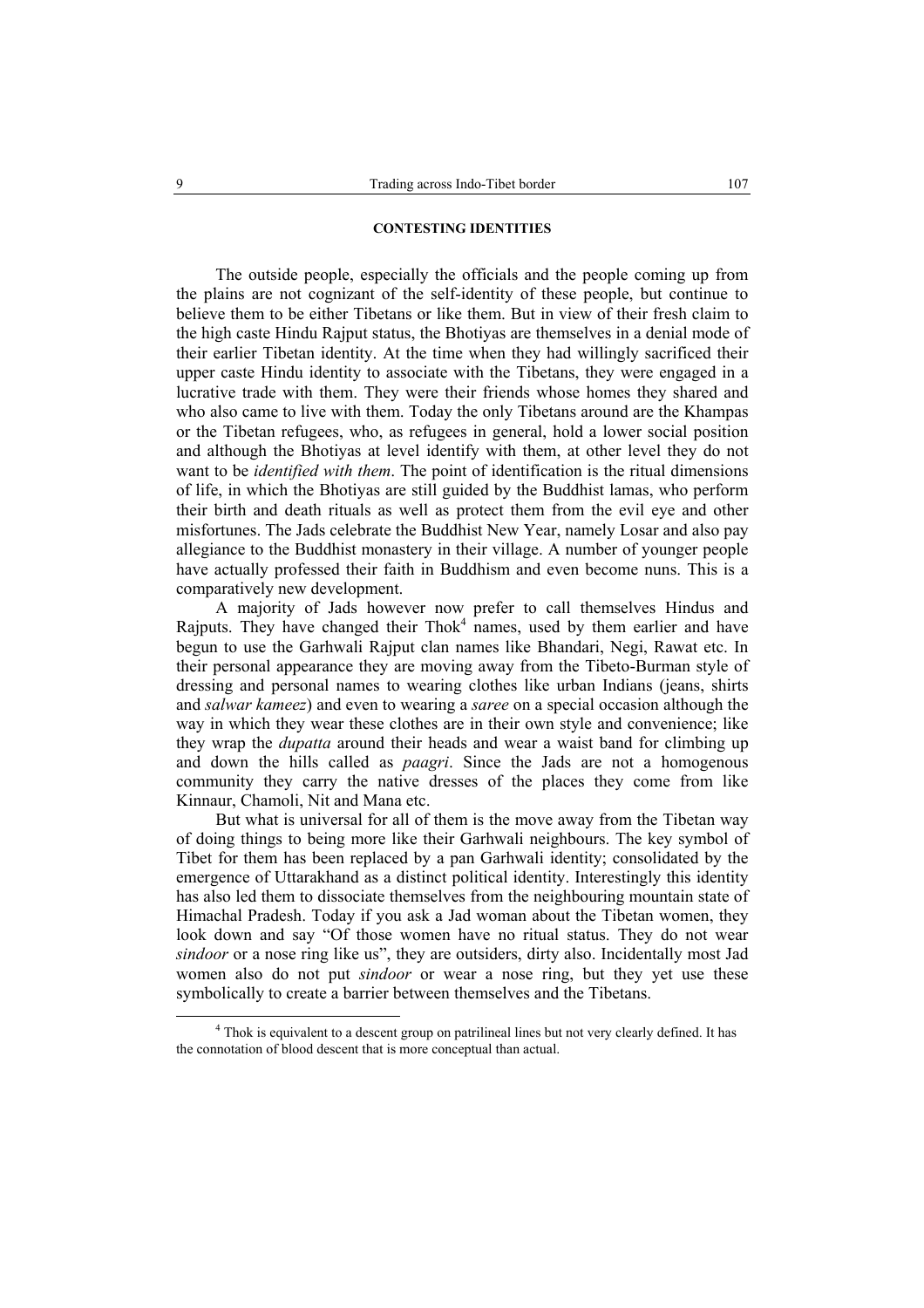Their eating habits too have not changed much but they do not eat beef and very little of meat. The Jads do not kill their animals for food, but only eat them if they die a natural death. This is also practice that is similar to the Buddhist Tibetans. In their ritual practices however while retaining the core of the life cycle rituals that they consider important like birth and death; they are trying to imitate the Hindu rituals.

In Kinnaur I saw another interesting phenomenon; the Tibetan identity is also causing an internal hierarchy within them. The closer the villages are to the Indo-Tibet border, they are considered as 'inferior'. One young man who was my guide on one such occasion told me "we do not like to marry people from these villages as their language is like the Tibetans". At the same time another very interesting analogy<sup>5</sup> was made as one old man told me: "We do not like the Tibetans. They are untouchables as they are Muslims!" The latter being an obvious outcome of the influence of the BJP government on them. Since the Kinnauries have no actual experience of the Muslims, who are constantly being presented as the "Other" by the Hindu fundamentalists, they have created their own 'Other' in terms of the Tibetans. The emphasis on the distance from the untouchable Tibetans is obviously to emphasize their own Hindu and upper caste identity, although both in Uttarakhand and Kinnaur, the practice of Hinduism is primarily according to its local version especially as the Brahmins are conspicuously absent from these areas. Even if they are invited as once I met a Brahmin priest from Mukhpa, the village that supplies the priests to the Gangorti temple in Bhagori; who told me "I never touch food and water in the houses of these people. But since they invite me I come". The real reason of course being that he got lavish gifts of shawls from them.

Thus the shift of identity is still an incomplete process, the upper caste Hindus only grudgingly allowing them the Hindu identity, and very reluctant about the Rajput identity. The primary reason being that no matter how much they deny the Tibetan association, the very term Bhotiya used for them connotes as association with Tibet; from the word 'Bod' meaning Tibet. Secondly their Tibeto-Burman language and also appearance sets them apart from the Garhwali Hindus as also does their association with pastoral activities, which the Hindu agricultural castes consider as lowly; stereotypes about them as being '*junglee*' (uncivilized) abounds and even in government records they are mentioned as Buddhists. The Hindu mainstream identity that has built itself up historically to represent India to the world has not only pushed out the non-Hindus but also constructed a particular version of Hinduism that is far from the varieties of rituals and beliefs practiced by numerous communities on the ground level in India who would also say that 'we are Hindus', as many Jads do, even though they bear little resemblance to mainstream constructs of Hinduism.

 $rac{1}{5}$ <sup>5</sup> The BJP stands for the Bharatiya Janata Party that is a Hindu Nationalist Right Wing Political Party.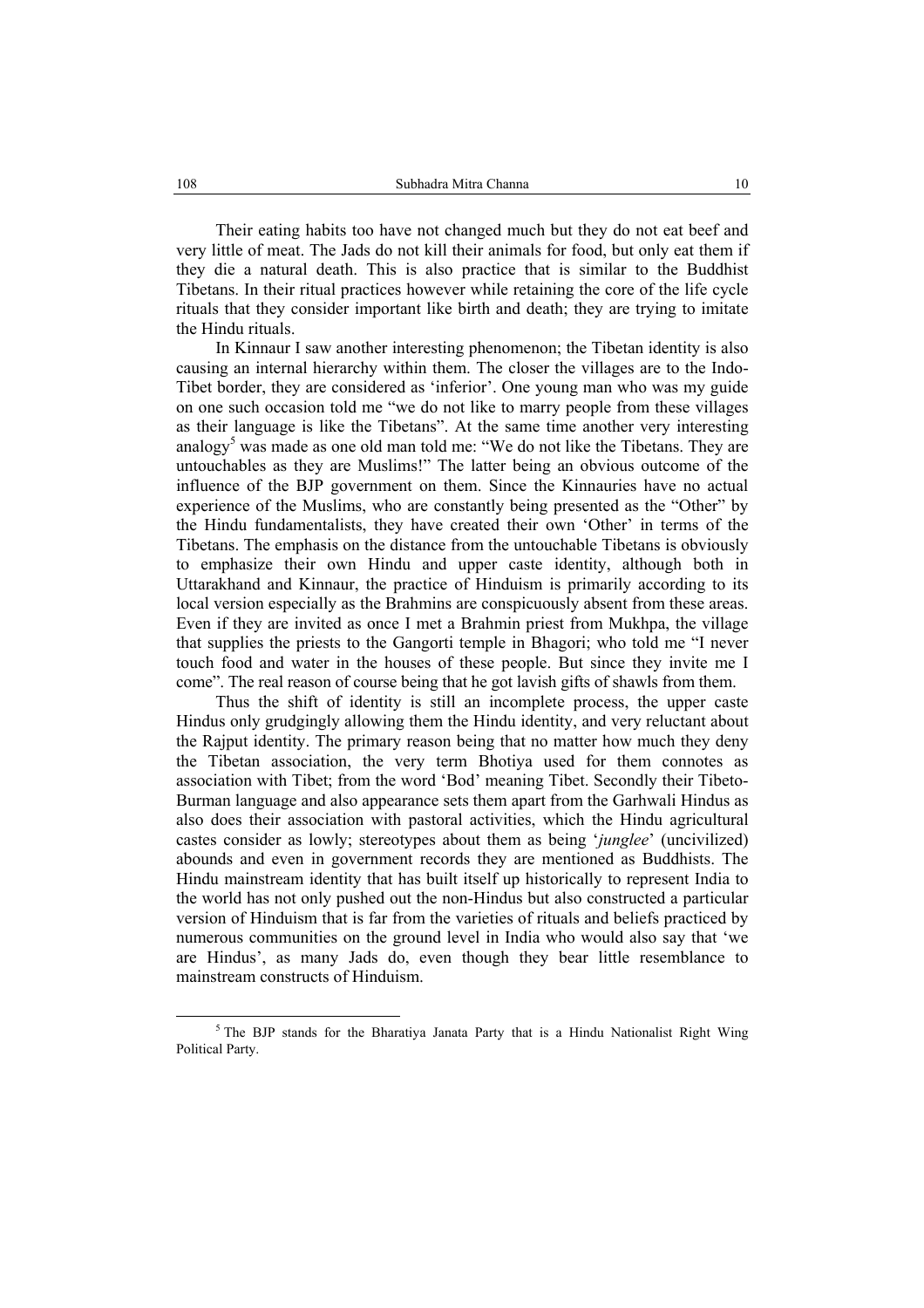To what extent they are able to transcend this association is a matter of the future. But the historical association with Tibet still persists and some of the younger generations of Jads are also developing an ambivalent attitude especially about their Hindu identity. Some think that since Hindus do not accept them any way, they may as well opt for the Buddhist identity. Identity politics here as anywhere else is both contested and negotiated and subject to a multiplicity of complex factors.

From the above discussion one finds that the identity of being tribal, is both fluid and means different things to different people at different times. These border communities are happy to be considered tribal, as they get benefits of positive discrimination from the state of India. Yet they make claim to high caste and even core Hindu identity at the same time rejecting Brahmins and Brahmanical Hinduism. They are also uncomfortable to be equated with the Tibetans as the Tibetans no longer enjoy the position of power that they once did. Thus the label of tribe is assigned on arbitrary grounds and often as in the case of the Bhotiyas, on the basis of their perceived difference from the stereotype of being a Hindu as well as their so-called 'mongoloid' looks. The label tribe does not tally with any selfperception, especially for such people as these situated quite literally both on a physical and on a cognitive border.

#### **REFERENCES**

- ATKINSON, Edwin Felix Thomas (1980). (reprint) *Kumaun Hills: Its History, Geography and Anthropology with Reference to Garhwal and Nepal*, Delhi: Cosmo publications.
- BROWN, C. V. (1990). 'What we call "Bhotiyas" are in reality not Bhotiyas', in Maheshwar P Joshi, Allen C Forger, and C. W. Brown (eds), *The Himalayas: Past and Present*, Vol11, Almora: Shree Almora Book Depot, pp. 147–71.
- CAMMAN, Schuyler V. R. (1951). *Trade through the Himalayas: The Early British Attempts to open Tibet*, Princeton: Princeton University Press.
- CHANNA, Subhadra Mitra (2013). *The Inner and Outer Selves: Cosmology, Gender and Ecology at the Himalayan Borders*, New Delhi: Oxford University Press.
- CROOK, John (1995). 'Ecology and Culture in the Adaptive Radiation of Tibetan speaking peoples in the Himalayas; In *Recent Researches on Ladakh*, Vols. 4&5, Fifth Colloquim on Ladakh, Delhi: Motilal Banarasidas, pp. 19–37.
- FURER-HAIMENDORF, Christoph von. (1978). 'Trans-Himalayan Traders in Transition', in James F. Fisher (eds.) Himalayan Anthropology: The Indo-Tibetan Interface, World Anthropology, The Hague: Mouton, pp. 339–57.
- GELLNER, David N. (1997). 'Ethnicity and Nationalism in the World's only Hindu State', in David N. Gellner, Joanna Pfaff-Czarnecka, and John Whelpton (eds.), *Nationalism and Ethnicity in a Hindu Kingdom*: The Politics of Culture in Contemporary Nepal, Series: Studies in Anthropology and History, vol. 20, Amesterdam: Harwood, pp. 3–31.
- GUHA, Ramachandra (1989). *The Unquiet Woods: Ecological Change and Peasant Resistance in the Himalaya.* New Delhi: Oxford University Press